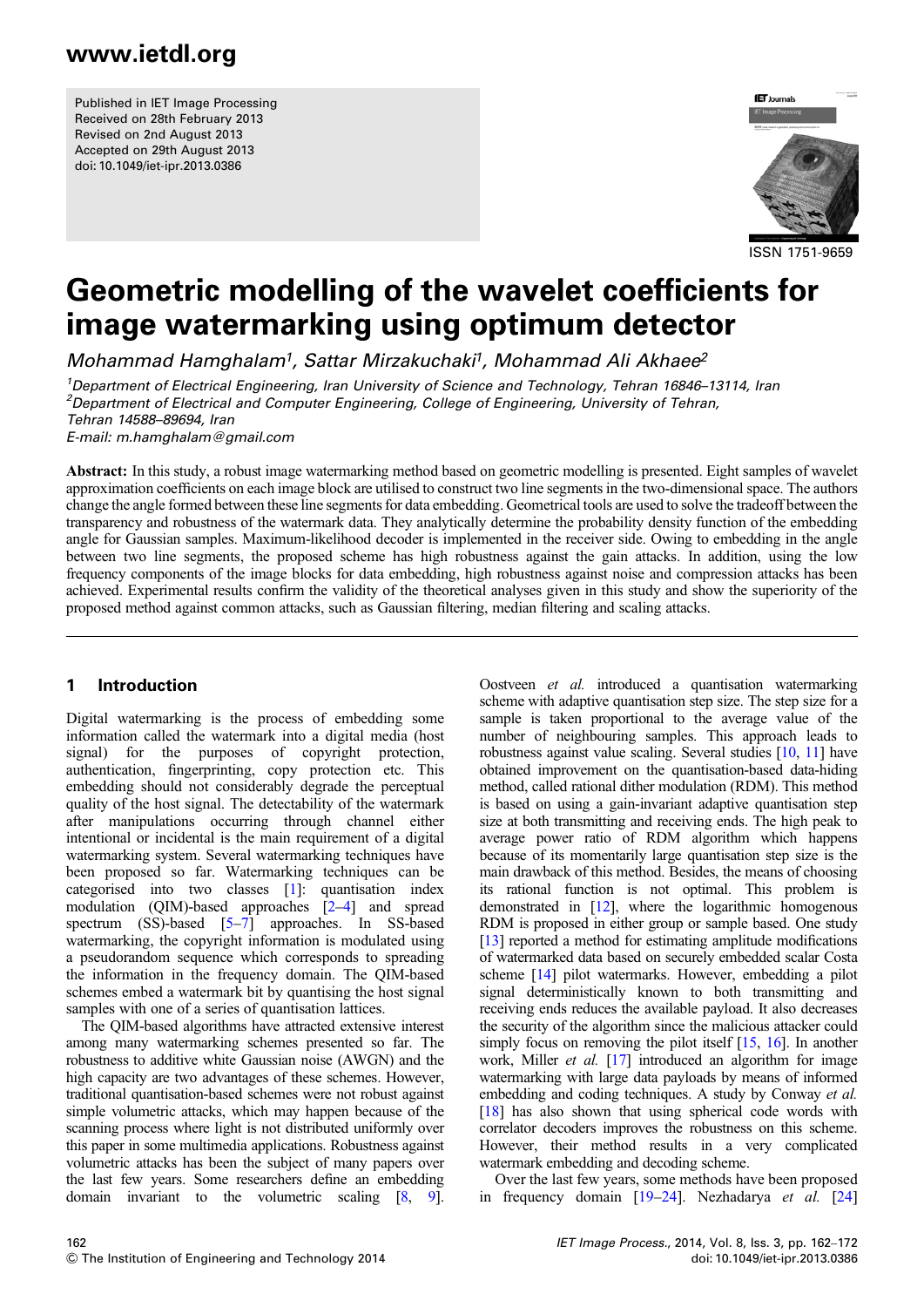proposed an image embedding scheme that embedded the watermark using uniform quantisation of the direction of the significant gradient vectors obtained at multiple wavelet scales. Besides, a region-based QIM method that utilises quad-tree decomposition to find the visually significant image regions has been proposed in [25]. Kalantari and Ahadi [21] also proposed a logarithmic QIM (LQIM) scheme inspired by the μ-Law compression function. In their method, smaller step sizes are devoted to smaller amplitudes and larger step sizes are associated with larger amplitudes. In [26], angle quantisation index modulation (AQIM) works by quantising the angle formed by the hostsignal vector with respect to the origin of a hyper-spherical coordinate system. The low robustness of AQIM against AWGN is the main drawback of this approach. This problem has been addressed in [22], where watermark embedding is performed by projection of the host samples on the specific coding lines. Although this method has a proper robustness against AWGN, it has low capacity and embeds 128 bits by preserving fidelity in  $512 \times 512$  images.

Here, we propose a new watermarking method that embeds the hidden message in a domain invariant to the volumetric attack. In order to achieve higher robustness against AWGN and JPEG compression attacks, we embed the watermark bits into the wavelet approximation coefficients of the image blocks. Since human eyes sensitivity decreases in regions with spatial complexity, high entropy blocks have been employed for watermark embedding. Eight samples of each block are selected to this aim. Then the eight samples are modeled as four points in two-dimensional (2D) space. A straight line segment can be drawn joining the every two points. The angle between two line segments is considered for data hiding which is invariant to the gain attack. In the receiver side, to achieve optimum behaviour of the maximum-likelihood (ML) detector, the probability distribution function (pdf) which correctly models the distribution of the transform coefficients is required. The approximation coefficients of most of the image blocks after embedding can be modelled with the Gaussian distribution. We confirm the normality of these samples by applying the Kolmogorov–Smirnov test [27, 28]. The performance of the proposed method is analytically investigated and verified via simulations.

The remainder of this paper is organised as follows. In the next section, we describe the embedding method. Section 3, explains the watermark decoding. Section 4 is dedicated to analytical calculation of the bit error probability. Experimental results and comparison of the proposed method with some recent techniques are presented in Section 5. Finally, Section 6 concludes the paper.

#### 2 Embedding method

In this section, we introduce our robust watermarking scheme. The proposed scheme embeds a watermark in the approximation coefficients of the image blocks by slightly modifying the eight coefficients of each block. In the first subsection, mode of one bit watermark insertion in eight samples of the host signal was explained. These samples correspond to four points in 2D space. Two line segments are defined using these points and the angles between two line segments are utilised for watermarking. Changing the points coordinates, the angle of these two line segments are altered in order to insert information bit. These manipulations must be as small as possible to let transparency condition be satisfied. In the following, we apply geometrical tools to

minimise distortion imposed by watermarking. We first discuss the embedding details. Then, specific coding lines exploited for watermarking purpose will be introduced in the next subsection.

#### 2.1 Proposed method

We assume to have eight samples of an independently and identically distributed (i.i.d) Gaussian random variable as the host signal. This host signal is denoted as  $u = [u_1, u_2, u_3, u_4, u_5, u_6, u_7, u_8, u_9, u_1, u_2, u_3, u_4, u_5, u_6, u_7, u_8, u_9, u_1, u_2, u_3, u_4, u_5, u_7, u_8, u_9, u_1, u_2, u_3, u_4, u_7, u_8, u_9, u_1, u_2, u_3, u_4, u_5, u_7, u_8, u_9, u_1, u_2, u$  $u_5, u_6, u_7, u_8$ ] with mean and variance  $\mu, \sigma_u^2$ , respectively. In the implementation of our watermarking system, this issue can be achieved by considering approximation coefficients of the image blocks. These eight samples are modelled as four points  $p = [u_1, u_2], q = [u_3, u_4], r = [u_5, u_6]$  and  $s = [u_7, u_8]$  in the 2D space. A straight line segment can be drawn between every two points. Thus, we have two line segments  $pq$  and rs. The angle between these lines is denoted as  $\theta$  which is employed as our watermarking variable. The slopes of the two line segments are represented by  $m_1$  and  $m_2$ ; thus,  $\theta$ , the angle between them can be calculated as

$$
\tan \theta = \frac{m_1 - m_2}{1 + m_1 m_2}, \quad 0 < \theta < \pi
$$

where

$$
m_1 = \frac{u_4 - u_2}{u_3 - u_1}
$$
 and  $m_2 = \frac{u_8 - u_6}{u_7 - u_5}$ 

In order to achieve a specified angle, displacement in the coordinates of points has to be applied. To preserve transparency criteria, we minimise the overall change in the coordinate of points. In Fig. 1, four arbitrary samples are depicted. Thus, the problem is to minimise (1) subject to  $\theta = \theta_{\Omega}$ 

$$
d = \min\left(\sum_{k=1}^{8} (u_k - u'_k)^2\right)
$$
 (1)

where  $u'_{k}$  are watermarked samples and  $\theta_{O}$  is the watermarked angle. The Euclidean distance required for each point to achieve



Fig. 1 Illustrating eight typical samples in 2D space as the four points (p, q, r and s) and their corresponding watermarked points  $(p_w, q_w, r_w \text{ and } s_w)$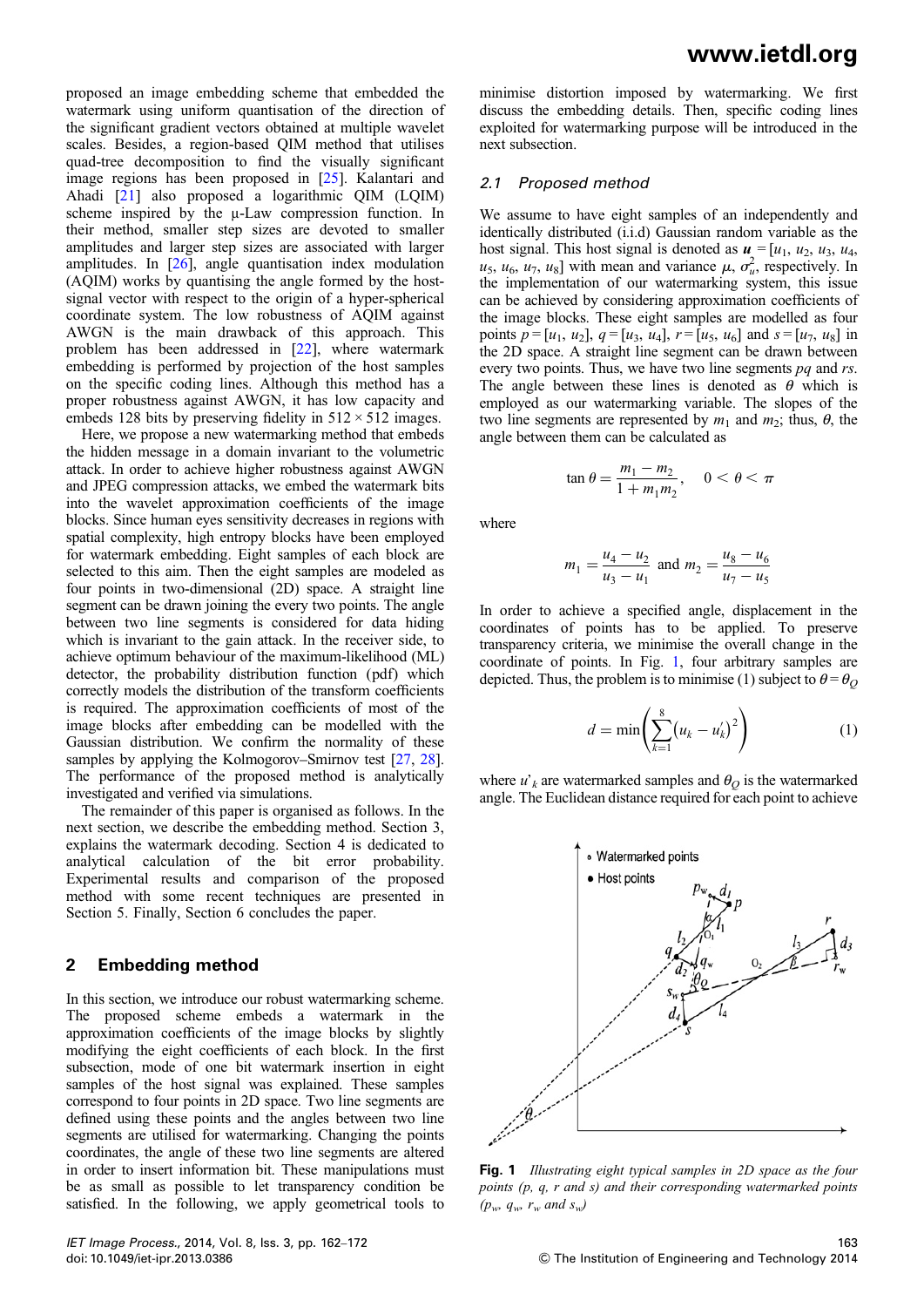the watermarked angle are denoted by  $d_1$ ,  $d_2$ ,  $d_3$  and  $d_4$ , respectively. It can be expressed as

$$
d_1 = \sqrt{(u_1 - u'_1)^2 + (u_2 - u'_2)^2}
$$
  
\n
$$
d_2 = \sqrt{(u_3 - u'_3)^2 + (u_4 - u'_4)^2}
$$
  
\n
$$
d_3 = \sqrt{(u_5 - u'_5)^2 + (u_6 - u'_6)^2}
$$
  
\n
$$
d_4 = \sqrt{(u_7 - u'_7)^2 + (u_8 - u'_8)^2}
$$
\n(2)

Substituting (2) in (1) results in (3) as follows

$$
d = \min\left(d_1^2 + d_2^2 + d_3^2 + d_4^2\right) \tag{3}
$$

We define the angle between the line segment,  $pq$ , and the watermarked line segment,  $p_w q_w$ , as  $\alpha$ . Moreover, we use  $\beta$ for the angle between rs and  $r_w s_w$  line segments. In this way,  $d_i$  can be calculated as the following equation

$$
d_i = l_i \sin \alpha, \quad i = 1, 2
$$
  
\n
$$
d_i = l_i \sin \beta, \quad i = 3, 4
$$
\n(4)

where  $l_1$ ,  $l_2$ ,  $l_3$  and  $l_4$  are the length of half-lines as shown in Fig. 1. Using (4) we have

$$
d = \min\{(l_1^2 + l_2^2)\sin^2\alpha + (l_3^2 + l_4^2)\sin^2\beta\}
$$
 (5)

It is noted that summation of  $l_1$  and  $l_2$  is a constant value which is equal to the length of the line segment  $|pq|$ . Accordingly, the summation of  $l_3$  and  $l_4$  is equal to |rs|. Suppose that the value of  $\alpha$  and  $\beta$  are known, then (5) may be simplified as

$$
d = \min \left\{ (l_1 + l_2)^2 - 2l_1l_2 \right\} \sin^2 \alpha + \min \left\{ (l_3 + l_4)^2 - 2l_3l_4 \right\}
$$
  
 
$$
\times \sin^2 \beta
$$

Therefore straightforward maximisation problem is given by

$$
d = |pq|^2 - 2 \max\{l_1 l_2\} \sin^2 \alpha + |rs|^2 - 2 \max\{l_3 l_4\} \\
\times \sin^2 \beta
$$
\n(6)

for minimisation of (6), we have

$$
l_1 = l_2 \text{ and } l_3 = l_4
$$
 (7)

By combining (4) and (7), it is obtained  $d_1 = d_2$  and  $d_3 = d_4$ . Assuming  $\alpha$  and  $\beta$  are known, the relation (7) results. Putting this assumption away  $\alpha$  and  $\beta$  values are calculated in order to minimise the overall change in host signal. According to Fig. 1, it is easy to show that  $\alpha + \beta = |\theta - \theta_0|$ . Considering (7), (8) can be deduced

$$
\min\{2l_1^2\sin^2\alpha + 2l_3^2\sin^2\beta\} \tag{8}
$$

Applying the derivative function, we solve the minimisation problem of (8). After some simplifications, (9) can be achieved

$$
\alpha_{\rm opt} = \frac{-i}{4} \times \log \left( \frac{l_3^2 e^{i4} (|\theta - \theta_0|) - l_3^2}{l_1^2 e^{i2} (|\theta - \theta_0|) + l_3^2} + 1 \right)
$$
  
\n
$$
\beta_{\rm opt} = |\theta - \theta_0| - \alpha_{\rm opt}
$$
\n(9)

where  $\alpha_{opt}$  and  $\beta_{opt}$  are the optimum values to reach the watermarked angle of  $\theta_{Q}$ . The watermarked angle can be attained by applying the optimum values to the line segments while minimising (8). The slope of the watermarked lines  $p_w q_w$  and  $r_w s_w$  can be computed as

$$
k_1 = \tan\left(\theta_1 \pm \alpha_{\text{opt}}\right)
$$

$$
k_2 = \tan\left(\theta_2 \pm \beta_{\text{opt}}\right)
$$

Now, the imposed points,  $p$ ,  $q$ ,  $r$  and  $s$ , are projected on the watermarked lines. These watermarked points are depicted in Fig. 1 by  $p_w$ ,  $q_w$ ,  $r_w$  and  $s_w$ . The eight watermarked samples can be concluded by projection on the watermarked lines. The watermarked samples are represented as  $u' = [u'_1, u'_2, u'_3, u'_4, u'_5, u'_6, u'_7, u'_8]$ . As a consequence

$$
k = \tan \theta_Q = \frac{m'_1 - m'_2}{1 + m'_1 m'_2}
$$
  
= 
$$
\frac{(u'_8 - u'_6)(u'_2 - u'_1) - (u'_4 - u'_3)(u'_7 - u'_5)}{(u'_2 - u'_1)(u'_7 - u'_5) + (u'_4 - u'_3)(u'_8 - u'_6)}
$$
 (10)

where  $k$  is the tangent of the watermarked angle and  $m_1'=\frac{u_4'-u_2'}{u_2'-u_1'}$  $u'_3 - u'_1$ and  $m'_2 = \frac{u'_8 - u'_6}{u'_2 - u'_3}$  $u'_7 - u'_5$ .

#### 2.2 Coding space

This subsection discusses about the proper choose of the watermarked angle, which is the angle formed by the coding line and the positive horizontal axis. These coding lines are shared between transmitter and receiver. Fig. 2 depicts the coding spaces in which the  $cl_i$ 's are the indicators of the watermarked lines. The watermarking code is embedded by projecting the host points on one of these coding lines according to the message bits. In fact, the closest coding line to the angle formed by host lines is



Fig. 2 Illustration of the coding lines in 2D space Parameter  $\phi$  is the angle between two coding lines, cl<sub>1</sub> and cl<sub>2</sub> as well as cl<sub>3</sub> and  $cl_4$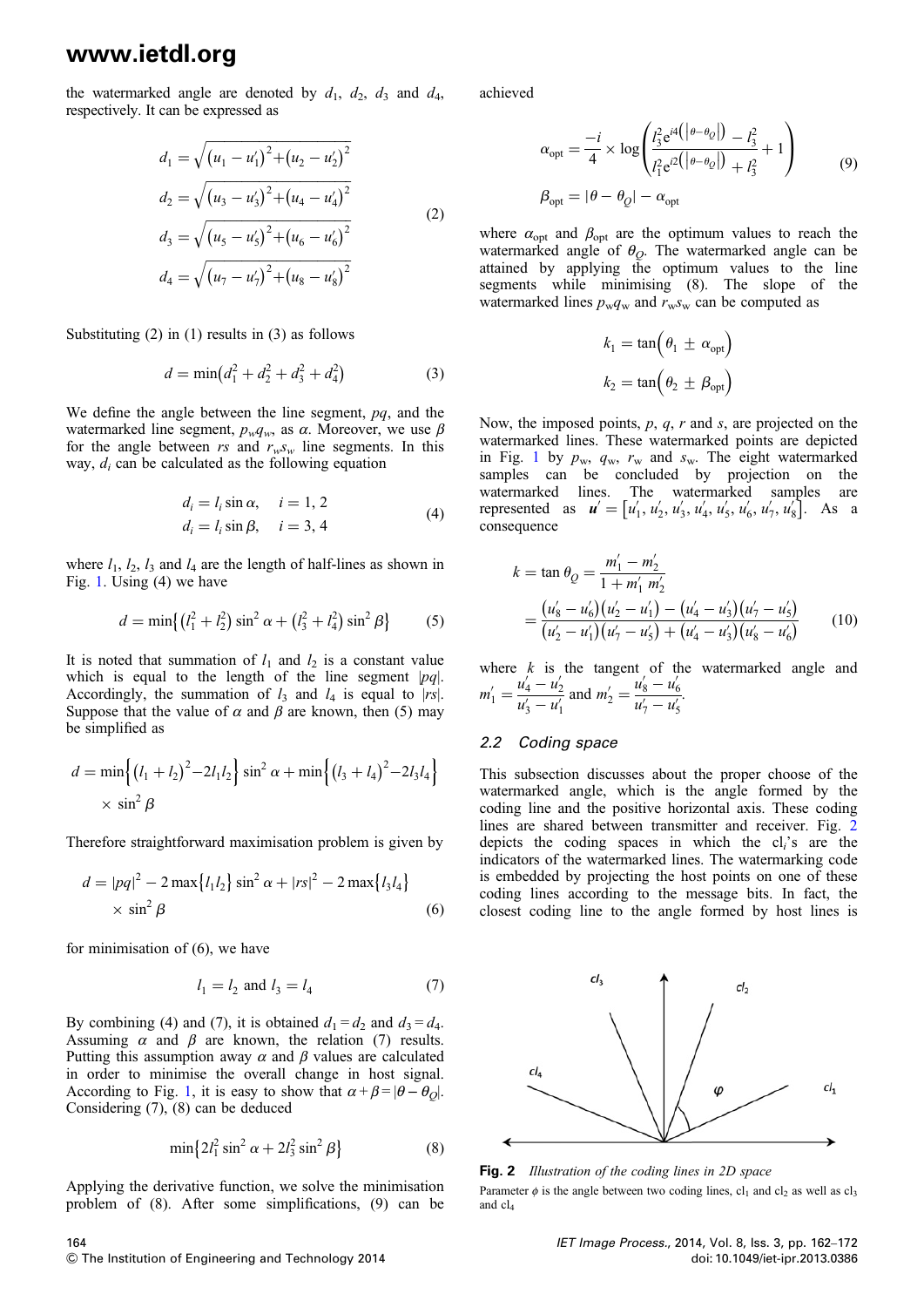selected to impose less distortion and thereby cause more invisibility of the watermarked signal. Note that, the more coding lines, the less quantisation distortion. We consider four typical coding lines as  $cl_1$ ,  $cl_2$ ,  $cl_3$  and  $cl_4$ . By appropriately varying these line slopes and also the number of coding lines in the 2D space, a good trade-off between robustness and transparency would be achieved. On the other hand, by increasing the line numbers in the coding space, the imperceptibility of the watermark would be increased, whereas the robustness against attacks such as noise or lossy compression is decreased. Assuming four typical coding lines, a proper coding line according to the bit value can be found by (11). Here, in order to achieve an appropriate document-to-watermark ratio (DWR) and also to compare prior works in a fair condition, a number of different lines are utilised. This is fully covered in the experimental results section

$$
\begin{cases}\n\text{bit} = 0, & \begin{cases}\n\theta_Q = \mathbf{cl}_2 & \theta < 90 \\
\theta_Q = \mathbf{cl}_3 & \theta \ge 90\n\end{cases} \\
\text{bit} = 1, & \begin{cases}\n\theta_Q = \mathbf{cl}_1 & \theta < 90 \\
\theta_Q = \mathbf{cl}_4 & \theta \ge 90\n\end{cases}\n\end{cases}
$$
\n(11)

#### 3 Watermark decoding

To extract the hidden bit in each block, we develop an optimum decoder based on the ML rule. To implement the decoder, the pdf of the host and watermarked samples are required. In [29], it is verified that the approximation coefficients of image blocks can be modeled with the Gaussian distribution. In the same way, we experimentally present that the watermarked approximation coefficients could be well approximated by a Gaussian distribution. Kolmogorov–Smirnov test is performed to compare the values of watermarked samples with the standard normal distribution. The test shows that for 90% of image blocks of various watermarked images, the approximation coefficients follow the Gaussian distribution at the significance level of 5%. Therefore this distribution has been used to develop our decoder. We also assume the host signal  $u$  and the watermarked signal  $u'$  to be i.i.d Gaussian coefficients, that is,  $u \simeq u' \sim N(\mu_u, \sigma_u^2)$ . Suppose that  $y =$  $[y_1, y_2, y_3, y_4, y_5, y_6, y_7, y_8]$  represents the noisy watermarked approximation coefficients in the received block. In fact, the watermarked coefficients contaminated by zero mean AWGN  $n \sim N(0, \sigma_n^2)$ . That is,  $y = u' + n$ .

Based on the assumptions made about the distribution of watermarked samples, we are able to estimate the distribution of the angle between the watermarked samples in the receiver side. By this distribution, the optimum detector can be designed. We model the eight coefficients in y as four points  $p_r = [y_1, y_2], q_r = [y_3, y_4], r_r = [y_5, y_6]$ and  $s_r = [y_7, y_8]$  in the 2D space. Thus, we have two lines  $p_r q_r$  and  $r_r s_r$  for each block. The angle between these two lines,  $\theta_r$ , is computed as the following equation

$$
\theta_r = \theta'_2 - \theta'_1 \tag{12}
$$

where  $\theta_2$  and  $\theta_1$  can be calculated as the following equation

$$
\theta_2' = \arctan\left(\frac{y_8 - y_6}{y_7 - y_5}\right)
$$
  
\n
$$
\theta_1' = \arctan\left(\frac{y_4 - y_3}{y_2 - y_1}\right)
$$
\n(13)

Taking the tangent of both sides of (12), we have

$$
\tan \theta_r = \frac{\tan \theta_2' - \tan \theta_1'}{1 + \tan \theta_2' \tan \theta_1'}
$$

After some simplifications (14) is obtained as

$$
\tan \theta_r = \frac{(y_8 - y_6)(y_2 - y_1) - (y_4 - y_3)(y_7 - y_5)}{(y_2 - y_1)(y_7 - y_5) + (y_4 - y_3)(y_8 - y_6)} \tag{14}
$$

We define  $c = \tan \theta_r$ . Thus, exploiting (14), we can write (15) as (see eqn. (15))

To simplify the equations, (16) is defined as

$$
a = u'_2 - u'_1, \quad b = u'_4 - u'_3
$$
  
\n
$$
g = u'_7 - u'_5, \quad h = u'_8 - u'_6
$$
  
\n
$$
a_n = n'_2 - n'_1, \quad b_n = n'_4 - n'_3
$$
  
\n
$$
g_n = n'_7 - n'_5, \quad h_n = n'_8 - n'_6
$$
\n(16)

Substituting  $(16)$  and  $(10)$  in  $(15)$ ,  $(17)$  can be obtained

$$
c = \frac{k(ag + bh) + a_n h + ah_n + a_n h_n - bg_n - b_n g - b_n g_n}{ag + bh + ag_n + a_n g + a_n g_n + hb_n + h_n b + h_n b_n}
$$
\n(17)

To design the ML detector, the pdf which correctly models the distribution of the variable  $c$  is required. We propose the following assumption to implement our ML detector. Firstly, the approximation coefficients of the watermarked signal and noise are independent to each other. They are also independent and identically Gaussian distributed; therefore the distributions of the received coefficients can be computed as

$$
a, b, g, h \sim N(0, 2\sigma_u^2)
$$
  

$$
a_n, b_n, g_n, h_n \sim N(0, 2\sigma_n^2)
$$

Secondly, as it is shown in [30], under some rational constrains, the multiplication of two Gaussian variables can be well approximated as Gaussian variable. In particular

$$
N(\mu_f, \sigma_f^2) \times N(\mu_g, \sigma_g^2) \sim N(\mu_f \mu_g, \sigma_f^2 \sigma_g^2 + \mu_f^2 \sigma_g^2 + \mu_g^2 \sigma_f^2)
$$

Thus, the distribution of the product terms in numerator and

$$
c = \frac{(u'_8 + n_8 - u'_6 - n_6)(u'_2 + n_2 - u'_1 - n_1) - (u'_4 + n_4 - u'_3 - n_3)(u'_7 + n_7 - u'_5 - n_5)}{(u'_2 + n_2 - u'_1 - n_1)(u'_7 + n_7 - u'_5 - n_5) + (u'_4 + n_4 - u'_3 - n_3)(u'_8 + n_8 - u'_6 - n_6)}
$$
(15)

IET Image Process., 2014, Vol. 8, Iss. 3, pp. 162–172 doi: 10.1049/iet-ipr.2013.0386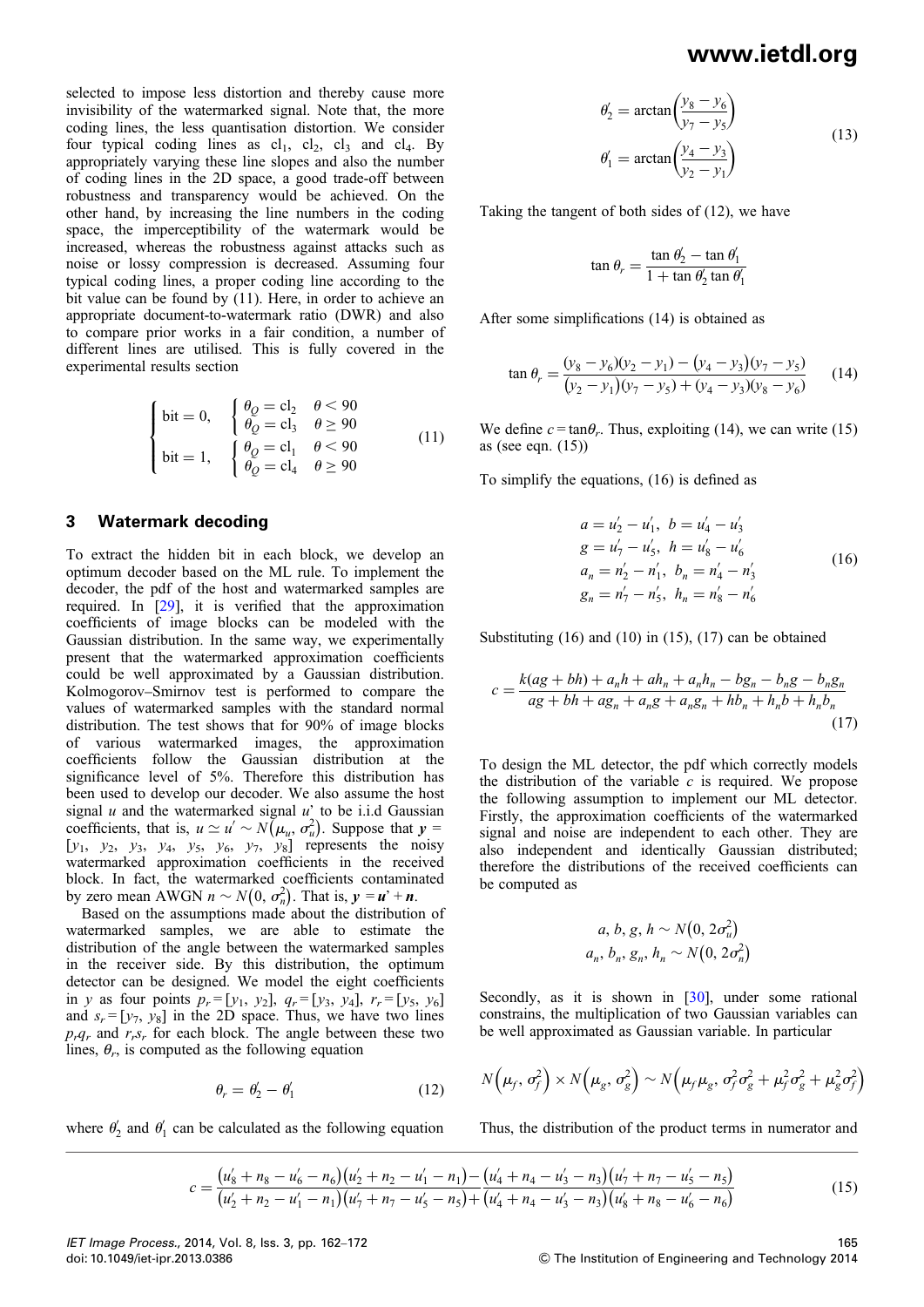denominator of (17) could be approximated in (18) as

$$
b_n g_n, h_n b_n, a_n g_n, a_n h_n \sim N(0, \sigma_{nn}^2)
$$
  
ag<sub>n</sub>, a<sub>n</sub>g, h b<sub>n</sub>, h<sub>n</sub>b, a h<sub>n</sub>, a<sub>n</sub> h, b g<sub>n</sub>, b<sub>n</sub>g \sim N(0, \sigma\_{un}^2) (18)

where  $\sigma_{nn}^2 = 4\sigma_n^4$  and  $\sigma_{un}^2 = 4\sigma_u^2 \sigma_n^2$ .

Using (18), the pdf of the given numerator and denominator terms in (17) can be calculated as

$$
c = \frac{N(0, 2 k^2 \sigma_u^2 + 2 \sigma_{nn}^2 + 4 \sigma_{un}^2)}{N(0, 2 \sigma_u^2 + 2 \sigma_{nn}^2 + 4 \sigma_{un}^2)}
$$
(19)

Equation (19) gives the ratio of two correlated Gaussian random variable with zero mean and distinct variances. The pdf of the ratio  $c = v/w$  of two zero-mean correlated Gaussian variables is Cauchy as

$$
f_C(c) = \frac{1}{\pi} \frac{\sigma_v \sigma_w \sqrt{1 - r^2}}{\sigma_w^2 (c - (r \sigma_v / \sigma_w))^2 + \sigma_v^2 (1 - r^2)}
$$
(20)

where  $\sigma_a$  and  $\sigma_b$  are the variance of the numerator and denominator of the ratio, respectively; and  $r$  is the correlation coefficient calculated as the following equation

$$
r = \frac{E[(v - \mu_v)(w - \mu_w)]}{\sigma_v \sigma_w} \tag{21}
$$

Besides, its cumulative distribution function (cdf), can be given as

$$
F_C(c) = \frac{1}{2} + \frac{1}{\pi} \tan^{-1} \frac{\sigma_w c - r \sigma_v}{\sigma_v \sqrt{1 - r^2}}
$$
(22)

According to  $(20)$ , to compute the distribution of variable c, the estimation of the correlation coefficient is required. To this aim  $(21)$  is utilised. In  $(17)$ , the terms with *n* indices represent the noise and since the watermarked signal and the noise are not correlated, the correlation coefficient of the noise terms with other terms is roughly equal to zero. Therefore it is sufficient to only show the correlation of the terms without noise such as *ag* and *bh* in the numerator and the denominator of (17). We investigated this correlation by the scatter plot and obtained the correlation coefficient equal to 0.02 which confirms implicitly the independency of the numerator from the denominator. Equation (23) presents the resulted correlation coefficient

$$
r = \frac{2 k \sigma_u^2}{\sqrt{(2\sigma_u^2 + 2\sigma_m^2 + 4\sigma_{un}^2)(2 k^2 \sigma_u^2 + 2\sigma_{nn}^2 + 4\sigma_{un}^2)}}
$$
(23)

By substituting  $(23)$  in  $(20)$ , the distribution function of c can be calculated. Using the pdf of  $c$ , the ML detector can be applied as

$$
f_C(c|1) \underset{0}{\geq} f_C(c|0)
$$
 (24)

As discussed in Section 2, in order to embed each watermark bit, we fixed the angle between  $p_w q_w$  and  $r_w s_w$  line segments to the angle of  $\theta_o$  formed by the specified coding lines and the horizontal axis. We define  $k_0$  and  $k_1$  as the tangent of the

#### 166 & The Institution of Engineering and Technology 2014

watermarked angles subject to the bit zero or one is inserted. That is  $k_0 = \tan(\theta_O = \angle \text{cl}_1)$  and  $k_1 = \tan(\theta_O = \angle \text{cl}_2)$ . Using these equations in  $(24)$ , we have

$$
\frac{1}{\pi} \frac{\sigma_{\nu|1} \sigma_{\nu|1} \sqrt{1 - r_{|1}^2}}{\sigma_{\nu|1}^2 (c - (r_{|1} \sigma_{\nu|1} / \sigma_{\nu|1}))^2 + \sigma_{\nu|1}^2 (1 - r_{|1}^2)} \gtrless
$$
\n
$$
\frac{1}{\pi} \frac{\sigma_{a|0} \sigma_{\nu|0} \sqrt{1 - r_{|0}^2}}{\sigma_{\nu|0}^2 (c - (r_{|0} \sigma_{\nu|0} / \sigma_{\nu|0}))^2 + \sigma_{\nu|0}^2 (1 - r_{|0}^2)}
$$
\n(25)

where

$$
\sigma_{v|1}^{2} = 2k_{1}^{2}\sigma_{u}^{2} + 2\sigma_{nn}^{2} + 4\sigma_{un}
$$
\n
$$
\sigma_{v|0}^{2} = 2k_{0}^{2}\sigma_{u}^{2} + 2\sigma_{nn}^{2} + 4\sigma_{un}
$$
\n
$$
\sigma_{w|1}^{2} = \sigma_{w|0}^{2} = 2\sigma_{u}^{2} + 2\sigma_{nn}^{2} + 4\sigma_{un}
$$
\n
$$
r_{|1} = \frac{2k_{1}\sigma_{u}^{2}}{\sqrt{(2\sigma_{u}^{2} + 2\sigma_{nn}^{2} + 4\sigma_{un})(2k_{1}^{2}\sigma_{u}^{2} + 2\sigma_{nn}^{2} + 4\sigma_{un})}}
$$
\n
$$
r_{|0} = \frac{2k_{0}\sigma_{u}^{2}}{\sqrt{(2\sigma_{u}^{2} + 2\sigma_{nn}^{2} + 4\sigma_{un})(2k_{0}^{2}\sigma_{u}^{2} + 2\sigma_{nn}^{2} + 4\sigma_{un})}}
$$

As a consequence, (25) can be used as an optimum detector. The next section deals with the performance evaluation of the proposed algorithm.

#### 4 Performance evaluation

In this section, the error probability of the proposed watermarking scheme in the presence of AWGN is analytically studied. The error occurs when the bit '0' is inserted while the bit '1' is detected and vice versa. Firstly, we compute the error probability when the detected angle between two lines is less than 90°. Then we extend the case for  $\theta_r$  greater than 90°. In these calculations,  $d_1$  is appointed as a decision boundary between two coding lines. With this assumption, the error probability  $P'_{e}$  can be written as

$$
P'_{e} = \frac{1}{2} \{ P'(e|1) + P'(e|0) \}
$$
 (26)

According to  $d_1$ , decision boundary, (26) is rewritten as follows

$$
P'_{e} = \frac{1}{2} \{ P'(c < d_1 | 1) + P'(c > d_1 | 0) \}
$$
  
\n
$$
P'_{e} = \frac{1}{2} \{ F_{C|1}(d_1) + (1 - F_{C|0}(d_1)) \}
$$
\n(27)

Using the resulted cdf in (22) and by replacing it within (27), (28) is extracted as follows

$$
\frac{1}{2} \left\{ 1 + \frac{1}{\pi} \tan^{-1} \frac{\sigma_{w|1} d_1 - r_{|1} \sigma_{v|1}}{\sigma_{v|1} \sqrt{1 - r_{|1}^2}} - \frac{1}{\pi} \tan^{-1} \frac{\sigma_{w|0} d_1 - r_{|1} \sigma_{v|0}}{\sigma_{v|0} \sqrt{1 - r_{|0}^2}} \right\}
$$
(28)

IET Image Process., 2014, Vol. 8, Iss. 3, pp. 162–172 doi: 10.1049/iet-ipr.2013.0386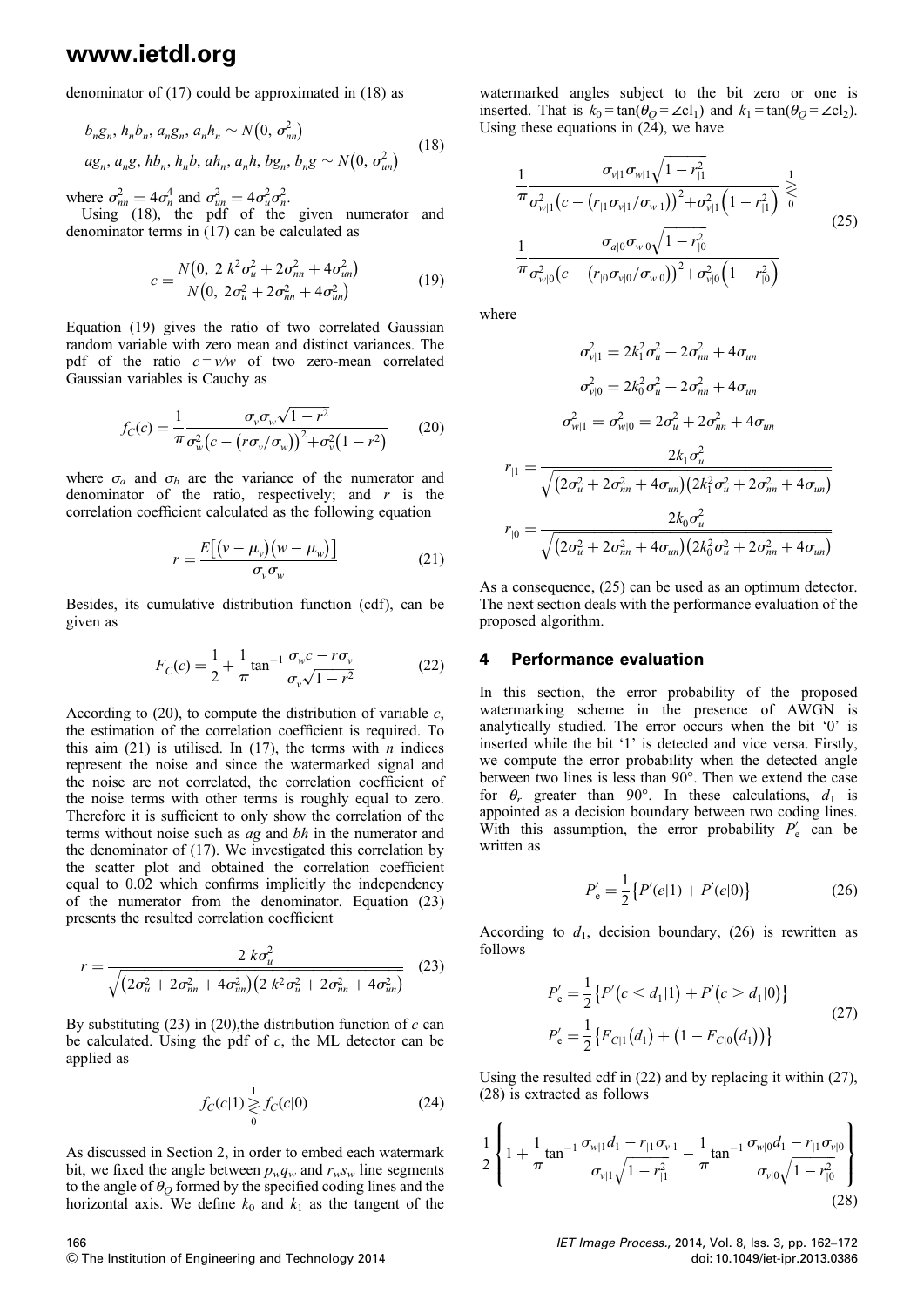Similarly, this equation is applicable when detected angle is larger than 90. In this case error probability is showed by  $P'$ ,"<br>e .

Finally, the total error probability is the average of these two, as

$$
P_e = \frac{1}{2} (P'_e + P''_e) \tag{29}
$$

The comparison between theoretical and empirical error is made for Gaussian random variable with  $\sigma = 40$ . The coding lines whose angles are 22.5° and 67.5° are considered when  $\theta$  is less than 90° for embedding the bits 0 and 1, respectively. Considering the existing symmetry, these values will be set to 112.5° and 157.5° when  $\theta$  is more than 90°. Fig. 3 demonstrates the probability of error in the noisy environment with various noise power measured by the watermark-to-noise ratio. It confirms that the theoretical and experimental results are well matched.

#### 5 Experimental results

Here, we conduct extensive simulations on both artificial and real signals to evaluate the performance of the proposed method and the validity of the analytical derivations. Initially, we present the experiment by simulation on artificial signals to show the performance of the proposed method for different situations. Following this, to show the advantages of the proposed method and to compare with previous quantisation-based methods, simulation on real images is performed.

#### 5.1 Simulation on artificial signals

 $10<sup>°</sup>$ 

At this step, the host signal is produced by using random numbers from the normal distribution with mean parameter  $\mu = 0$  and standard deviation parameter  $\sigma = 40$ . When this has been done, we evaluate the performance of the proposed method and verify the accuracy of our analysis. The results are reported by averaging over 100 different runs to ensure the accuracy of the empirical results.

Firstly, to compare the decoding performance of the proposed method with the AQIM [31], hyperbolic RDM [11] and sample projection method [22], the empirical

Theoretical



Fig. 3 Comparison between the theoretical and experimental error probability for a Gaussian random variable with  $\sigma_u = 40$ 



Fig. 4 Comparison among the proposed watermarking method, AQIM [31], hyperbolic RDM [11] and sample projection method [22] on Gaussian host signals ( $\sigma$  = 40) of DWR = 22 dB

probability of error against the DWR are shown in Fig. 4. The strength of the watermark, DWR, is fixed to 22 dB. It is clear that the proposed method consistently yields better decoding performance than these three methods under AWGN attack.

Afterwards, we compare the capacity of the proposed scheme with the sample projection approach [22] for the same document-to-noise ratio (DNR) of 18 dB. In both methods, a fixed BER of 11% is considered as a typical value. It can be seen in Fig. 5 that the proposed methods outperform the sample projection method.

Finally, to examine the robustness of our method against non-linear distortions, power-law attack is utilised. The power-law attack consists of an exponentiation  $(y)$  and gain scaling  $(\lambda)$  of the amplitudes of the watermarked signal, as  $z = \lambda (y + n)^{\gamma}$ , where y is the watermarked signal and n is the white Gaussian noise. The probability of error results of hyperbolic RDM [11], AQIM [31], sample projection method  $[22]$  and the proposed method with DWR = 25 dB,  $(\lambda) = 0.7$  and  $(\gamma) = 1.2$  is depicted in Fig. 6. It can be seen that the proposed method has better performance than the mentioned methods for the studied attack (Table 1).



Fig. 5 Comparing DWR for the proposed method and the sample projection approach  $\sqrt{22}$  with the same condition  $\sqrt{DNR} = 18$  dB and  $BER = 11(%)$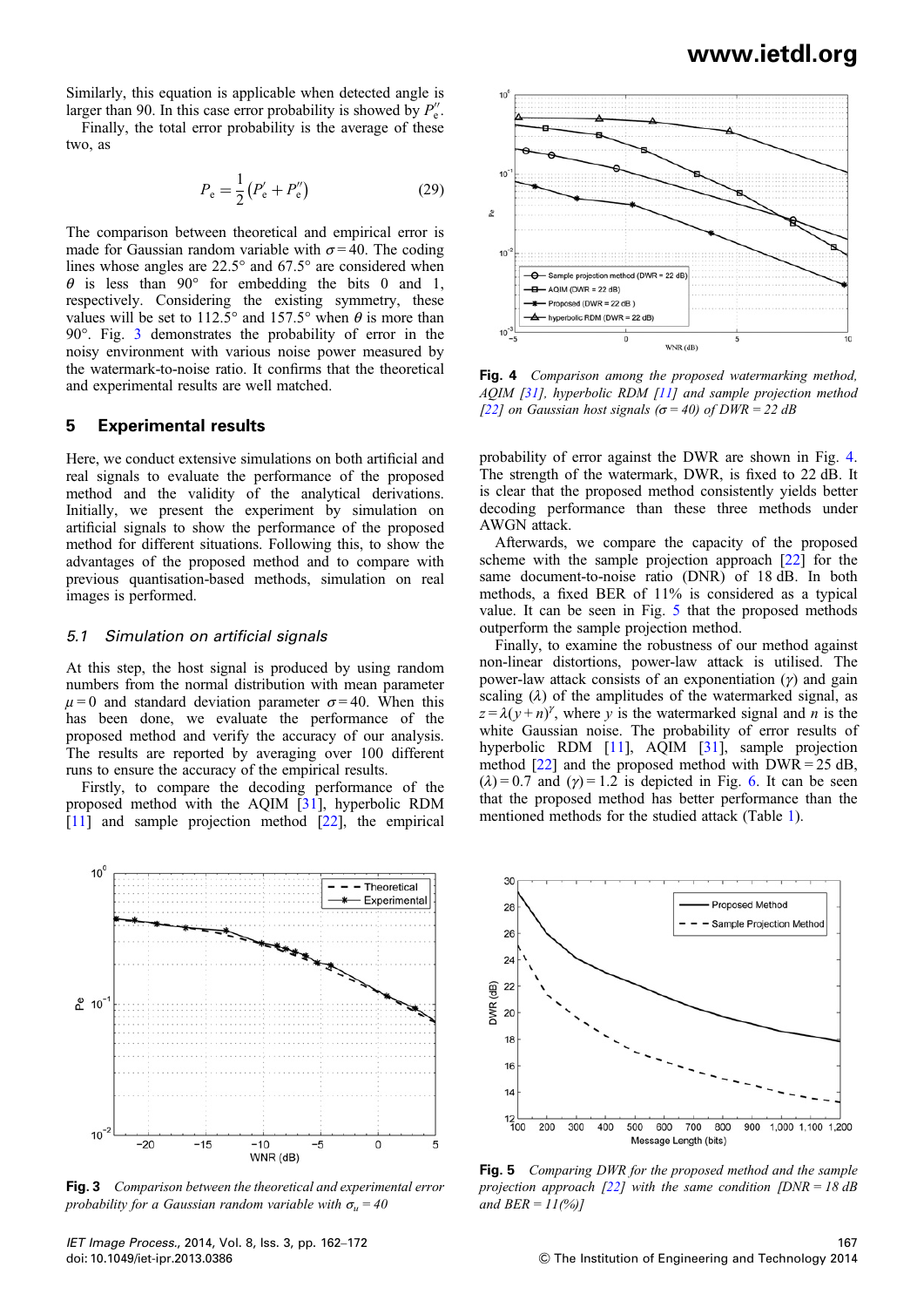

Fig. 6 Empirical values of the error probability for a power-law attack with  $\lambda = 0.7$  and  $\gamma = 1.2$  (DWR = 25 dB)

#### 5.2 Simulation on real images

In this subsection, we present some experimental results on the grey-scale images. The results are reported for  $512 \times$ 512 pixel standard test images: Lena, Goldhill, Bridge and Peppers. In Table 1, peak signal to noise ratio (PSNR) and bit error rate (BER) (%) for AWGN with a 128-bit watermark for several well-known wavelet basis functions shown. We have used Symlets family which shows the best compromise between the imperceptibility and robustness. Moreover, we experimentally found that Daubechies length-8 Symlets (sym8) have the best results in this family which have the best results in our work with two levels of decomposition to compute the 2D DWT. These images are partitioned into  $16 \times 16$  blocks, then the second level approximation coefficients of each block is considered for a watermark bit insertion. The results are also obtained by averaging over 100 runs with 100 different pseudo-random binary watermarks. The PSNR values for the proposed method are obtained as 43.45, 45.12, 43.20 and 42.71 dB, respectively, with a 128-bit watermark embedded. The original and watermarked images are shown in Fig. 7. Note that other image transforms which their coefficients can be well approximated by a Gaussian distribution can be used in our method. Here, we have not studied all the image filters

1. AWGN attack: Fig. 8 shows the robustness of the proposed method against AWGN attack. The BER (%) results are depicted against different noise standard deviations for four standard test images.

2. Lossy JPEG compression: We have studied robustness of the proposed method against JPEG lossy compression which is the most common compression scheme for image data. For this aim, the watermarked images are compressed by different quality factors. Then the watermarked data is extracted from the compressed watermarked images. As demonstrated in Fig. 9, the proposed method is robust to this attack. This is because of embedding the watermark in the low frequency components of the image blocks.

3. Cropping, scaling and rotation: In this experiment, we investigate the effect of editing attacks such as 5 and 10% cropping, scaling by factor 0.5, 0.75 and 1.5, and rotation where each test image is rotated by  $-10^{\circ}$ ,  $-5^{\circ}$ ,  $+5^{\circ}$  and

Table 1 Effect of some well-known wavelet basis functions ON BER (%) UNDER AWGN with 128 bits watermark'

| <b>Wavelet filters</b>     | PSNR, dB | AWGN, $(\sigma = 10)$ |
|----------------------------|----------|-----------------------|
| Daubechies db1 or haar     | 45.10    | 16.95                 |
| Coiflets coif1             | 44.76    | 12.11                 |
| Symlets Sym2               | 43.51    | 8.67                  |
| Meyer                      | 43.47    | 10.54                 |
| <b>BiorSplines bior1.1</b> | 45.56    | 14.06                 |
| ReverseBior rbio1.1        | 45.12    | 14.45                 |

 $+10^{\circ}$ . From Table 2, it can be seen that the proposed method is highly robust against these attacks.

4. The effect of the coding lines, block size and total capacity: In this part, we investigate the effect of changing the coding lines, block size and message length on the performance of the proposed algorithm. To this aim, we vary the block size from 8 to 32, and the number of blocks engaged; that is the message length from 128 to 1024. Also, we change the number of coding lines from 3 to 5. The results are summarised in Table 3 in terms of BER obtained by averaging over the four test images. The results on various modes indicating that while other block sizes and bit rates can be picked up based on the application, the case of  $16 \times 16$  block size and 128 bit message length with three coding lines is the best compromise between the imperceptibility, capacity, and robustness.

5. Gain attack: Watermarking in the angle which is a gain-invariant domain makes the proposed method highly robust against the gain attack. To evaluate the proposed method against gain attack, we divide each watermarked image to non-overlapping segments. Then all the pixels in each block are multiplied by a variable gain factor  $1 + w\delta$ where  $\delta$  is a random variable uniformly distributed between 0 and 1, and  $w$  is a constant factor determining the strength of the attack. Table 4 shows performance of the proposed method compared with [22] for different segment sizes and strengths of the attack w. According to  $[22]$  the watermark length is 128 bits in both methods and results are averaged over 100 test images. It can be seen that the proposed method outperforms the [22], except for segment size of  $4 \times$ 4. Furthermore, the results confirm that our method is invariant to the fixed gain attack where the segment size is  $16 \times 16$  in which the gain is constant in each embedding block.

#### 5.3 Comparison with other watermarking methods

This section is dedicated to the comparisons with some of the well-known methods recently proposed. For a fair comparison, all the results are reported under the same condition. To this aim, the watermarked angle is adjusted such that the same PSNR values yield in the comparisons.

The first comparison is performed with Wang *et al.* [32] method and sample projection method [22]. The median and Gaussian filters are implemented using  $3 \times 3$  windows. In Table  $5$ , BER  $(\%)$  results are reported for median filtering, Gaussian filtering, JPEG compression, rotation, scaling and AWGN attacks. To have a fair comparison, we decrease the angle between two consecutive coding lines in [22] to have approximately the same PSNR. As can be observed from the table, the proposed method outperforms [32] for all the studied attacks, except for the AWGN one. Despite having the same message length, 256 bits, in three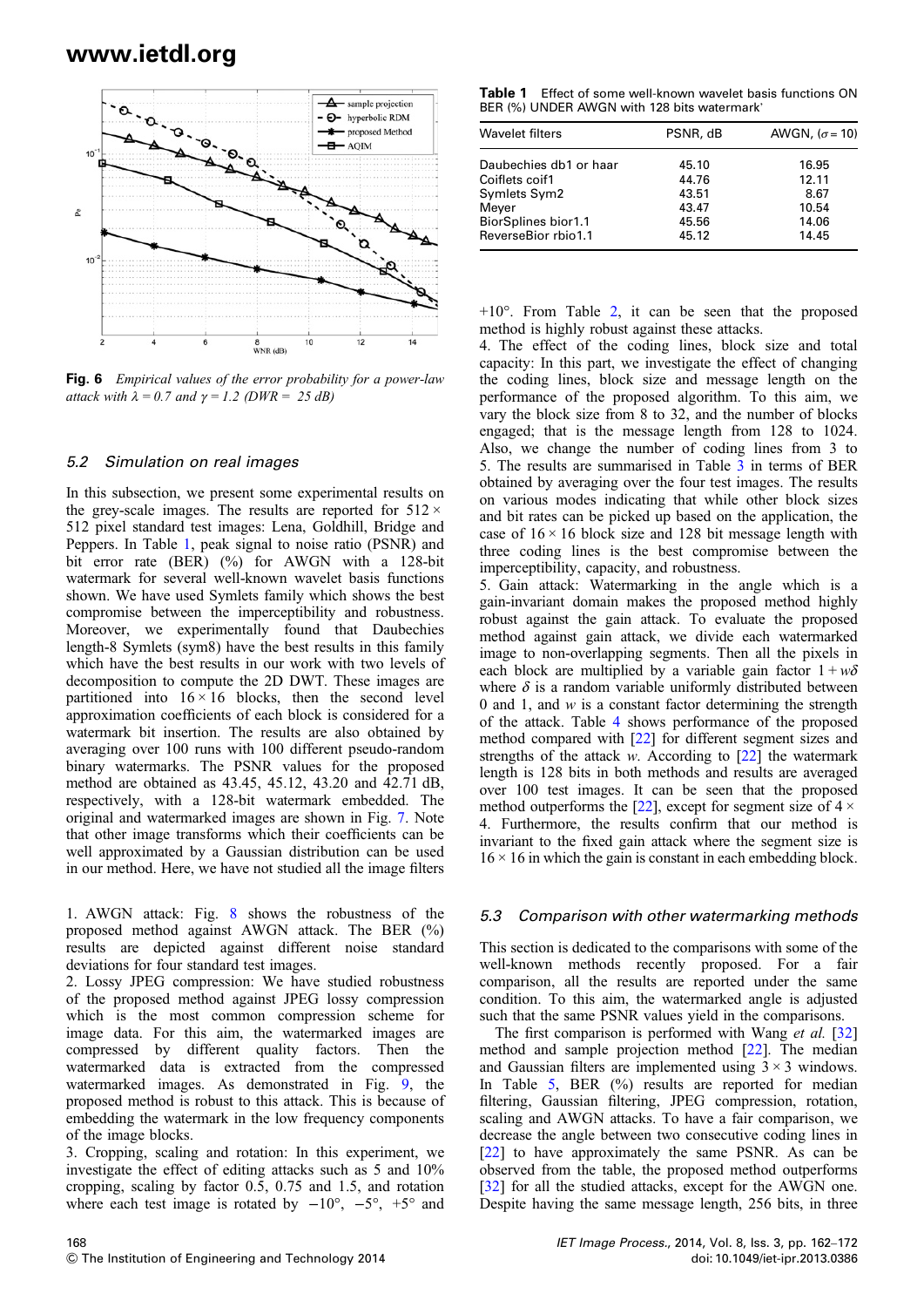

Fig. 7 Original (left column) and watermarked (centre and right columns) test images Top–bottom: Lena, Goldhill, Bridge and Peppers, with a 128-bit watermark embedded (the image in the centre) and PSNR = 43.45, 45.12, 43.20 and 42.71 dB and with 1024-bit watermark embedded (right column) and PSNR = 40.17, 40.90, 36.87 and 38.79 dB top to bottom

methods, the PSNR of our method is slightly better than Wang et al.'s method and considerably better than [22]. Akhaee et al.'s method [22] is superior to the proposed scheme for the scaling attack.

Afterwards, we make a comparison with the vector LQIM 1] which uses non-uniform quantisation and [21] which uses non-uniform quantisation and sphere-hardening dither modulation (SHDM) [33] which utilises uniform quantisation levels. 'Lena' standard image of size  $512 \times 512$  is used in the schemes. As was mentioned earlier, in order to have similar perceptual quality the parameters are set in a way that PSNR = 45.7 dB with 128 bits watermark. Table 6 gives the BER (%) results of the proposed method with [21, 33] against various noise variances after AWGN attack and median filtering. According to the table results, the proposed method has the best performance at high noise variances.

Then, we compared the mean structural similarity index (MSSIM) with [22, 32] for various message length from 128 to 1024. The results are summarised in Table 7 by averaging over ten test images for block size of  $16 \times 16$ .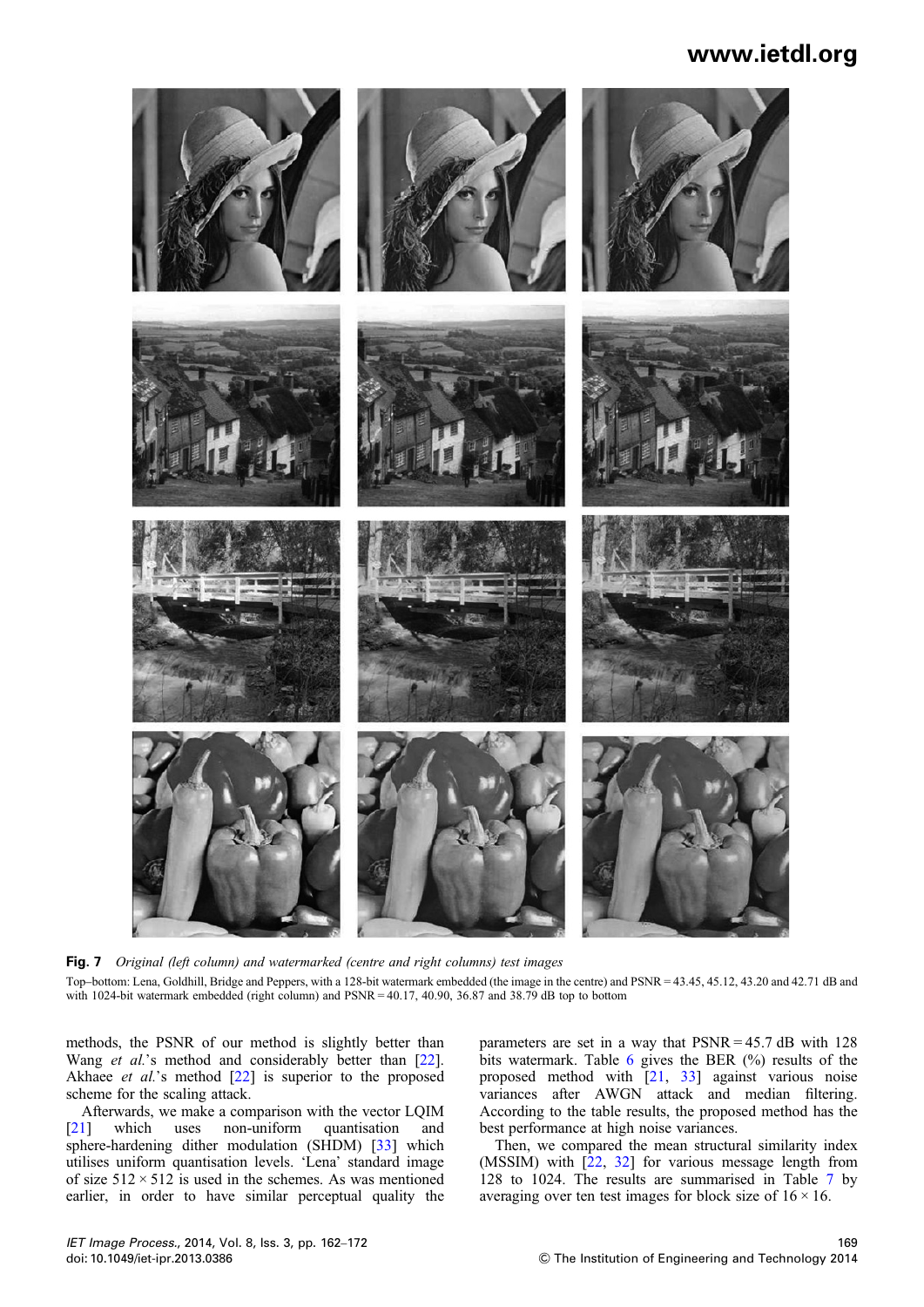

Finally, we demonstrate the performance of the proposed method against improved multiplicative spread spectrum method against improved multiplicative spread spectrum<br>(IMSS) method [34], vector LQIM [21] and SHDM [33] we embed 4096 bits. In this regard, we have used real



Fig. 8 AWGN attack for various noise variances<br>Fig. 9 BER against various quality factors (Q) for JPEG compression

we embed 4096 bits. In this regard, we have used real

Table 2 BER (%) results of extracted watermark under cropping, scaling and rotation attacks

| Image         | Cropping |       | Scaling |      |      | Rotation |      |      |      |  |
|---------------|----------|-------|---------|------|------|----------|------|------|------|--|
|               | 5%       | 10%   | 0.5     | 0.75 | 1.5  | $-10$    | $-5$ | 5    | 10   |  |
| Lena          | 1.83     | 5.92  | 4.81    | 2.06 | 0.44 | 6.16     | 5.39 | 4.38 | 4.78 |  |
| Goldhill      | 2.84     | 6.53  | 4.59    | 0.86 | 0    | 4.16     | 4.50 | 3.04 | 4.06 |  |
| <b>Bridge</b> | 4.63     | 13.42 | 5.02    | 1.02 | 0.39 | 9.31     | 7.02 | 7.06 | 9.23 |  |
| Peppers       | 6.58     | 10.48 | 1.78    |      | 0    | 5.64     | 4.72 | 5.84 | 6.55 |  |

Table 3 BER (%) results of extracted watermark under cropping, scaling and rotation attacks

| Blk. size                  | <b>Bits</b> | PSNR, dB | <b>JPEG 20%</b> | AWGN 10 | Gaus. $3 \times 3$ | CROP <sub>5%</sub> | Scale 0.75 | Rot. $+5$ |
|----------------------------|-------------|----------|-----------------|---------|--------------------|--------------------|------------|-----------|
| Number of coding lines = 3 |             |          |                 |         |                    |                    |            |           |
| $16 \times 16$             | 128         | 43.21    | 8.01            | 7.97    | 4.72               | 4.06               | 0.88       | 4.77      |
| $16 \times 16$             | 256         | 40.21    | 10.31           | 9.53    | 4.87               | 4.76               | 0.67       | 5.40      |
| $16 \times 16$             | 512         | 37.41    | 14.98           | 13.31   | 6.31               | 4.82               | 0.79       | 6.62      |
| $16 \times 16$             | 1024        | 37.64    | 24.92           | 23.08   | 8.08               | 5.99               | 1.24       | 7.97      |
| $32 \times 32$             | 128         | 48.22    | 20.98           | 19.04   | 4.79               | 6.56               | 0.57       | 6.31      |
| $32 \times 32$             | 256         | 47.92    | 27.24           | 26.10   | 5.58               | 9.01               | 0.80       | 7.09      |
| Number of coding lines = 5 |             |          |                 |         |                    |                    |            |           |
| $16 \times 16$             | 128         | 43.52    | 12.23           | 12.52   | 5.82               | 4.28               | 0.70       | 4.80      |
| $16 \times 16$             | 256         | 43.39    | 15.23           | 15.21   | 6.95               | 4.67               | 0.69       | 5.26      |
| $16 \times 16$             | 512         | 41.21    | 21.88           | 21.14   | 7.92               | 5.25               | 0.79       | 6.33      |
| $16 \times 16$             | 1024        | 40.42    | 30.75           | 30.13   | 10.69              | 6.23               | 1.12       | 7.97      |
| $32 \times 32$             | 128         | 48.11    | 26.88           | 26.47   | 6.95               | 7.17               | 0.25       | 6.05      |
| $32 \times 32$             | 256         | 48.34    | 33.49           | 34.01   | 7.54               | 8.54               | 0.27       | 7.41      |

Table 4 BER (%) comparison between the proposed method and Akhaee et al. [22] under variable gain attack (message length = 128 bits)

| <b>Segment Size</b>                            |                   | w                  |              |                    |                    |                    |                    |                    |  |  |  |
|------------------------------------------------|-------------------|--------------------|--------------|--------------------|--------------------|--------------------|--------------------|--------------------|--|--|--|
|                                                |                   | 0.05               |              | 0.1                |                    | 0.2                |                    | 0.25               |  |  |  |
|                                                | Pro               | Akhaee et al. [22] | Pro          | Akhaee et al. [22] | Pro                | Akhaee et al. [22] | Pro                | Akhaee et al. [22] |  |  |  |
| $4 \times 4$<br>$8 \times 8$<br>$16 \times 16$ | 1.21<br>1.78<br>0 | 0.83<br>2.24<br>0  | 2.85<br>4.63 | 2.17<br>5.62       | 7.44<br>10.06<br>0 | 5.88<br>10.71<br>0 | 9.92<br>12.59<br>0 | 7.54<br>13.43<br>0 |  |  |  |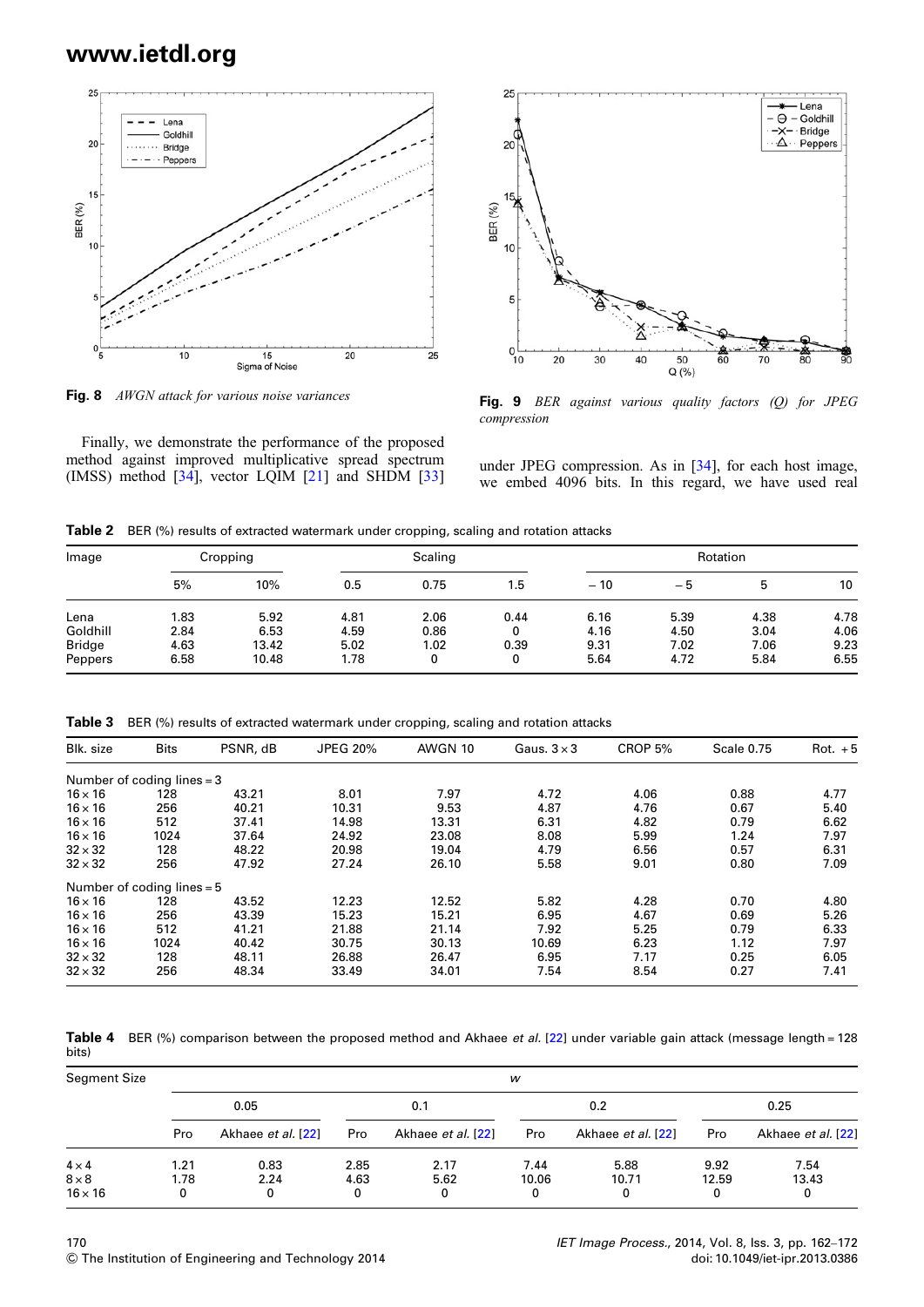Table 5 BER comparison between the proposed method, [22, 32] under different types of attacks (message length = 256 bits)

| Image   | Method                    | <b>PSNR</b> | Median filter $3 \times 3$ | Gaus. $3 \times 3$ | JPEG $Q = 11$ | AWGN $\delta^2$ = 10 | Rot. $+5$ | Scale 0.75 |
|---------|---------------------------|-------------|----------------------------|--------------------|---------------|----------------------|-----------|------------|
| Peppers | proposed                  | 40.69       | 4.41                       | 3.55               | 18.4          | 1.87                 | 5.74      | 0.23       |
|         | Wang et al. [32]          | 42          | 29.35                      | 27.21              | 26.10         | 1.25                 | 9.45      | 1.12       |
|         | Akhaee et al. [22]        | 38.70       | 15.63                      | 8.59               | 27.38         | 3.16                 | 6.84      | 0.43       |
| Baboon  | proposed                  | 43.75       | 15.14                      | 9.80               | 15.08         | 1.09                 | 10.58     | 1.25       |
|         | Wang <i>et al.</i> [32]   | 42          | 31.65                      | 28.14              | 16.95         | 1.3                  | 16.24     | 2.24       |
|         | Akhaee <i>et al.</i> [22] | 43.90       | 33.63                      | 17.58              | 30.27         | 6.25                 | 12.11     | 1.13       |
| Barbara | proposed                  | 42.69       | 15.82                      | 8.71               | 24.1          | 4.48                 | 7.30      | 2.50       |
|         | Wang <i>et al.</i> [32]   | 42          | 24.95                      | 22.74              | 16.45         | 1.45                 | 13.18     | 3.56       |
|         | Akhaee et al. [22]        | 41.14       | 24.49                      | 9.34               | 29.88         | 7.15                 | 9.61      | 1.41       |
| Lena    | proposed                  | 42          | 6.25                       | 4.73               | 24.96         | 3.34                 | 4.92      | 0.94       |
|         | Wang <i>et al.</i> [32]   | 42          | 30.80                      | 25.26              | 29.80         | 1.45                 | 10.12     | 1.52       |
|         | Akhaee et al. [22]        | 39.36       | 16.56                      | 8.20               | 30.82         | 6.64                 | 7.73      | 0.63       |

Table 6 BER (%) of watermark extraction under AWGN attack for various noise variances and median filtering attack

| Method                       |              |              |              |                | Median $3 \times 3$ | PSNR, dB       |                |              |              |
|------------------------------|--------------|--------------|--------------|----------------|---------------------|----------------|----------------|--------------|--------------|
|                              | 5            | 7.5          | 10           | 15             | 20                  | 25             | 30             |              |              |
| Balado [33]                  | 0            | 3.29         | 8.91         | 16.46          | 38.91               | 54.93          | 64.12          | 5.46         | 45.7         |
| Vector LQIM [21]<br>proposed | 0.27<br>3.34 | 6.03<br>5.87 | 8.50<br>8.23 | 14.27<br>13.84 | 29.20<br>18.45      | 40.58<br>23.58 | 52.08<br>27.52 | 5.39<br>4.12 | 45.7<br>45.7 |

128 bits have been embedded within Lena image in three methods where PSNR = 45.7 db.

Table 7 Comparison between our watermarking method, [22, 32]: MSSIM for different message length (bits)

| Method                                                                                                  | Message length, bits                 |                                      |                                      |                                      |  |  |  |
|---------------------------------------------------------------------------------------------------------|--------------------------------------|--------------------------------------|--------------------------------------|--------------------------------------|--|--|--|
|                                                                                                         | 128                                  | 256                                  | 512                                  | 1024                                 |  |  |  |
| proposed (three coding lines)<br>proposed (five coding lines)<br>Akhaee et al. [22]<br>Wang et al. [32] | 0.9980<br>0.9994<br>0.9983<br>0.9979 | 0.9962<br>0.9988<br>0.9965<br>0.9968 | 0.9931<br>0.9978<br>0.9932<br>0.9922 | 0.9899<br>0.9968<br>0.9913<br>0.9911 |  |  |  |

images of size  $1024 \times 1024$  with block size of  $16 \times 16$  where one bit is inserted in each block. Table 8 shows the BER (%) for different quality factors. It can be seen not only the performance of the proposed method is better than IMSS method, but also the proposed method has better PSNR about 1 dB from IMSS method. According to Table 8, [33, 21] outperform our method under the studied attack.

### 6 Conclusion

A robust watermarking technique in the wavelet domain is proposed. Each pair of samples is considered as points in 2D space and by defining a line segment for each two points, the angle between two line segments is regarded for data hiding. Thus, each eight samples of the approximation

coefficients of image blocks provided us one bit watermark insertion. In order to embed the watermark, the angle between two lines is quantised to the specified angle. The quantisation is done by adjusting coordinates of the points. Then, by projection of samples on the specific code lines, watermarked samples are reproduced. To be robust against the noise and compression attacks, the algorithm is applied on the low frequency components of the image blocks. Our motivation to employ the angle between two line segments for data embedding is to be invariant to the gain attack. Moreover, we propose ML detector to extract the watermark in the noisy channel. To this aim, the distribution of the noisy watermarked samples is estimated in the receiver side. In comparison with other<br>state-of-the-art watermarking techniques which is state-of-the-art watermarking techniques which is quantisation-based and invariant to the volumetric gain attack, the proposed method has higher robustness in most cases. This issue has been verified via extensive simulations. Our future work may be focused on performance of the proposed method on other image filters.

### 7 References

1 Wu, M., Liu, B.: 'Data hiding in image and video. i. Fundamental issues and solutions', IEEE Trans. Image Process., 2003, 12, (6), pp. 685–695

2 Moulin, P., Koetter, R.: 'Data hiding codes', Proc. IEEE, 2005, 93, (12), pp. 2083–2126

Table 8 Average BER (%) for the IMSS [34], Vector LQIM [21], Balado[33] and the proposed schemes under JPEG compression with various quality factors when applied on 100 real images (message length = 4096 bits)

| Method                  | Quality factor $\langle Q \rangle$ |                |                |                |                |              |              |              |              |              |          |
|-------------------------|------------------------------------|----------------|----------------|----------------|----------------|--------------|--------------|--------------|--------------|--------------|----------|
|                         | 10                                 | 15             | 25             | 35             | 45             | 55           | 65           | 75           | 85           | 95           |          |
| <b>IMSS</b> [34]        | 52.22                              | 48.17          | 38.41          | 29.73          | 17.65          | 10.12        | 8.69         | 6.5          | 4.5          | 2.3          | 37       |
| Vector LQIM [21]        | 36.83                              | 33.57          | 31.90          | 17.38          | 7.14           | 3.92         | 2.02         | 0.71         | 0.35         | 0.23         | 38       |
| Balado [33]<br>proposed | 39.24<br>46.74                     | 35.76<br>41.52 | 32.41<br>32.20 | 22.66<br>17.44 | 10.11<br>13.48 | 7.06<br>9.83 | 5.33<br>8.23 | 2.15<br>5.13 | 1.98<br>3.76 | 0.44<br>1.52 | 38<br>38 |